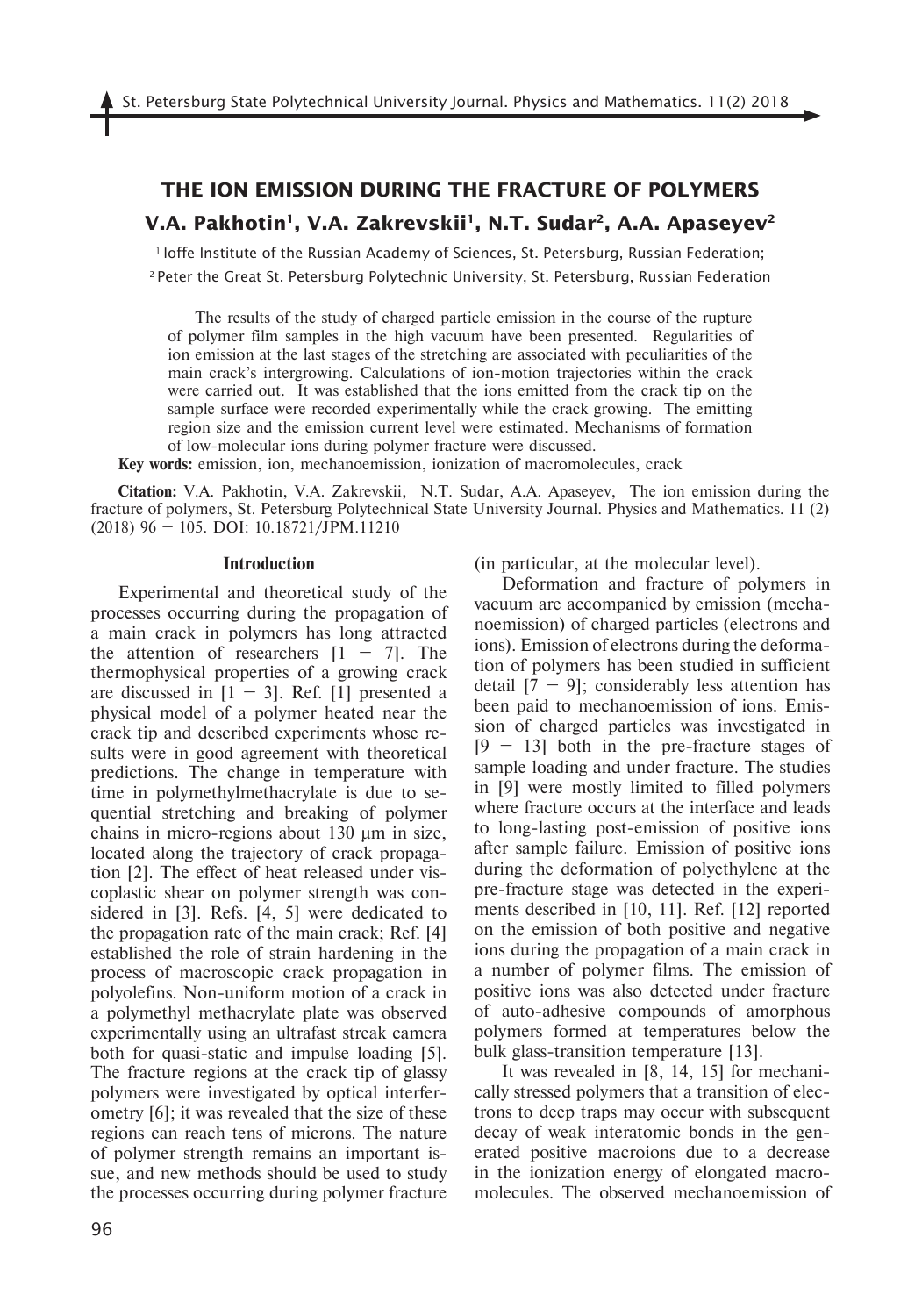cations is likely associated with this separation of charges and with the rupture of interatomic chemical bonds in the macromolecules under stress. It is assumed in [12] that anions form because electrons in polymers can be captured by atomic groups with a positive electron affinity. Ref. [16], reporting on polypropylene fracture in a ball mill at 77 K, found using the EPR method that the electrons were captured by the molecules of the acceptor (tetracyanoethylene), specially embedded into the bulk of the polymer. This indicates that some of the electrons attach to neutral molecules, with negative ions forming, in the regions where fracture occurs.

Apparently, positive ions are emitted in the form of low molecular weight fragments of molecules. It was discovered in [17], where a loaded atomic chain was studied by the molecular dynamics method and the Morse potential was used to describe the interatomic interaction, that a stretched chain of atoms breaks into several fragments upon release, as a result of propagation of a relaxation wave. The chain consisted of forty atoms and was stretched with a force equal to 0.99, corresponding to the tensile strength of the interatomic bond. The first fracture of the chain was associated with superposition of tensile pulses (the incident and the reflected from the fixed end). Fracture of the fragments that broke away occurred due to reflection of waves from the free ends formed and their interference.

A polymer near a growing crack heats up to a temperature  $T = 500$  K [18, 19], and up to  $T > 1000$  K according to the data of [20, 21]. Thermal degradation of polyethylene terephthalate occurs at a sufficiently high rate at a temperature  $T \approx 560 \text{ K}$  [22]. The emission of ions might be caused by thermal desorption of low molecular weight fragments of molecules from the polymer surface.

This study is dedicated to measuring the intensity of ion emission that occurs under fracture of polymer films of different thicknesses in vacuum; the trajectories of ions have been calculated. Our goal has been to determine whether the emission of ions from a crack can be detected, and to assess the sizes of the emitting region and the level of the emission current.

## **Experimental procedure**

The experimental samples were industrial films of polyethylene terephthalate (PET) and PM-1 polyimide (PI). The dumbbell-shaped samples were mounted in a vacuum chamber using metal clamps and insulating sleeves. The widths of the working part of the samples were 1.0; 1.8 and 8 mm, and their length was 5 mm. The thicknesses of the samples were 20 and 100 μm for the PET films, and 40 μm for PI. The samples were deformed at room temperature at a constant rate of 25 mm/s (the samples were not notched). The samples were stretched in a stainless steel chamber at a residual gas pressure no more than 10-7 mm Hg and at room temperature.

The emission intensity was measured in the particle-counting mode using a VEU-6 secondary electron multiplier with a grounded cathode. The multiplier was located at a distance  $L = 0.28$  m from the sample so that a magnetic field could be generated between the sample and the particle detector. As we measured mechanoemission, a transverse magnetic field was induced with two flat permanent magnets in order to separate the ionic component in the current of negatively charged particles through deflecting the electrons by this field.

The magnetic induction in the central region between the magnets was 0.036 T.

To separate the emission current, the particles were accelerated in the gap between the insulated electrode and the grounded grid installed at the input of the drift space (flight tube). For this purpose, a potential of 1000 V, whose sign coincided with the sign of the charge of the detected particles, was applied to the electrode. The distance between the electrode and the grid was  $l = 22$  mm (Fig. 1,b). Since the setup had only one detection channel, particles with the charge of only one sign could be detected in testing one sample. The pulses from the particle detector were amplified and simultaneously fed to an intensity meter with a resolution of 1 ms and a time analyzer with a resolution of 1 μs. The intensity meter and the time analyzer, the tools for tuning and adjusting them, and the means for visualizing the time dependences, including the sample loading curves were implemented via a personal computer with the corresponding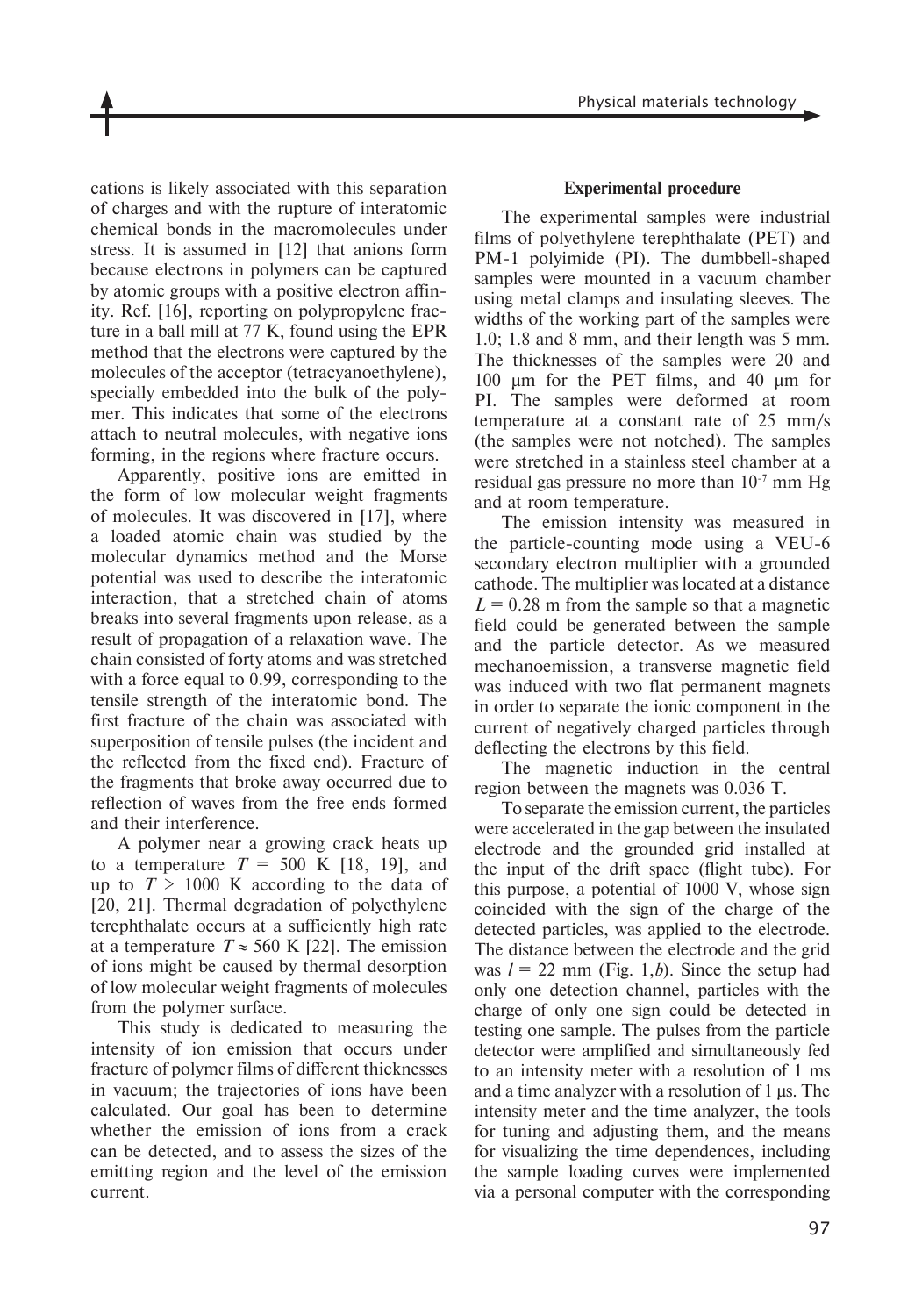software. The experimental setup and the emission detection system are described in more detail in [12]. To assess the actual duration and nature of the emission under sample fracture, the signal was simultaneously fed to the time analyzer with a resolution of 1 μs, triggered by pulses corresponding to the intergrowth of the main crack.

### **Experimental samples and discussion**

A typical dependence of the emission of negative particles on time *t* under deformation



Fig. 1. Schematics illustrating sample fracture and ion emission from a crack in the polymer: *a* is a stretched sample with the main crack; *b* is the layout of the experimental setup and the parameters of the ion trajectory; *c* is the emitting region of width δ on the surface of the film



Fig. 2. Loading kinetics *F* for a polyimide film sample (lines with arrows) and the dynamics of the emission of negative particles from the sample under stretching (the vertical segments are the number of pulses  $J_m$  recorded per 1 ms), without (*a*) and with (*b*) a magnetic field applied. The thickness of the sample was 40 μm, the width was 1.8 mm. The tensile speed was 25 mm/s

of a PI film is shown in Fig. 2. This emission was detected by the number of pulses  $J<sub>m</sub>$  generated per 1 ms.

Arrows indicate rupture times. Similar  $J_m(t)$ dependences were observed for other polymers. Evidently, only individual negative ions are emitted in the presence of a magnetic field until the film ruptures (electrons do not enter the multiplier). The number of negatively charged particles emitted at the time of rupture practically does not depend on the absence or presence of the magnetic field. This means that negative ions are emitted during crack propagation, and the electron emission component is absent.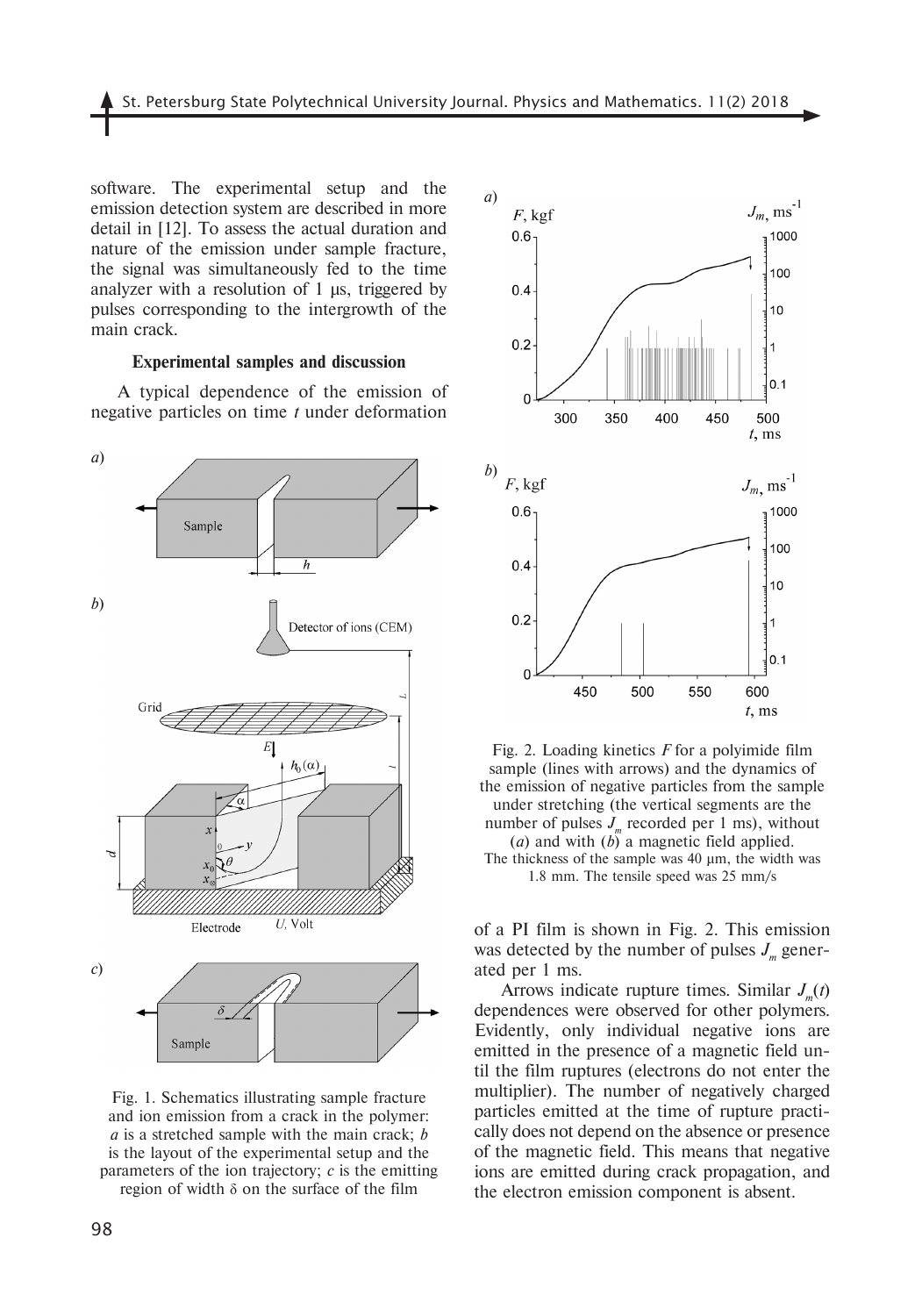The dependences similar to those shown in Fig. 2,*b* were also recorded for positive ions. In this case, a positive potential was applied to the electrode, and the corresponding retarding electric field stopped the negative particles. Thus, both positive and negative ions are emitted during polymer rupture. It can be seen from Fig. 2 that the emission burst at the instant of rupture lasts no longer than 1 ms.

The results of determining the actual duration and nature of the emission under sample rupture for PET films of different thicknesses, conducted simultaneously with the above-described experiments (see Fig. 2), are presented in Fig. 3 as the dependence of the emission intensity  $J_{\mu}$  of negative ions on time. Apparently, the samples whose thicknesses differed by a factor of five had the same emission intensity. Only the duration of the emission and, accordingly, the total number of detected ions differed, since the samples had different widths. The duration of the emission increased with increasing sample width. For example, emission lasted three times longer for the samples with a width of 8 mm than for the samples with a width of 1 mm. Pauses in emission, whose number increases for wider samples, are also clearly visible. As established in [12], a sharp decrease in ion emission intensity is associated with the retardation of the main crack. The times of occurrence and the duration of the pauses in emission depend on the physicomechanical properties of the polymer.

These results confirm the conclusion made earlier in [12], where it was found that the observed ion emission occurs only when the crack moves. That study also proposed a method for calculating the emission current taking into account the cross-sectional area of the sample. The emission intensity determined using this method was in good agreement with the experimental results.

Let us now discuss the absence of the dependence of ion emission intensity on film thickness that we have observed (see Fig. 3).

# **Calculation of the coefficient of ion emission from the crack**

The coefficient of ion emission from the crack has to be determined to calculate the ion emission current. It follows from our experi-

ments that ion emission follows the motion of the crack without inertia. This is confirmed, in particular, by the fact that the pauses in emission intensity shown in Fig. 3 start and end quickly. Emission is observed in the first microseconds after fracture evolves in the sample (the start of the intergrowth of the main crack). The crack opens to  $h = V_d t_0 = 0.025 \text{ }\mu\text{m}$  in time  $t_0 = 1$  μs at a tensile speed  $V_d = 25$  mm/s. Since approximately the same number of ions is emit-



Fig. 3. Dynamics of emission intensity of negative ions  $(J_{\mu}$  is the number of pulses recorded per 1 μs) during crack propagation in PET samples with different thicknesses *d*  and widths *B*:  $a - d = 100 \, \mu \text{m}$ ,  $B = 1.0 \, \text{mm}$ ;  $b - d = 20 \text{ µm}, B = 1.8 \text{ mm}; c - d = 20 \text{ µm},$  $B = 8$  mm.

The tensile speed for the film stretching was 25 mm/s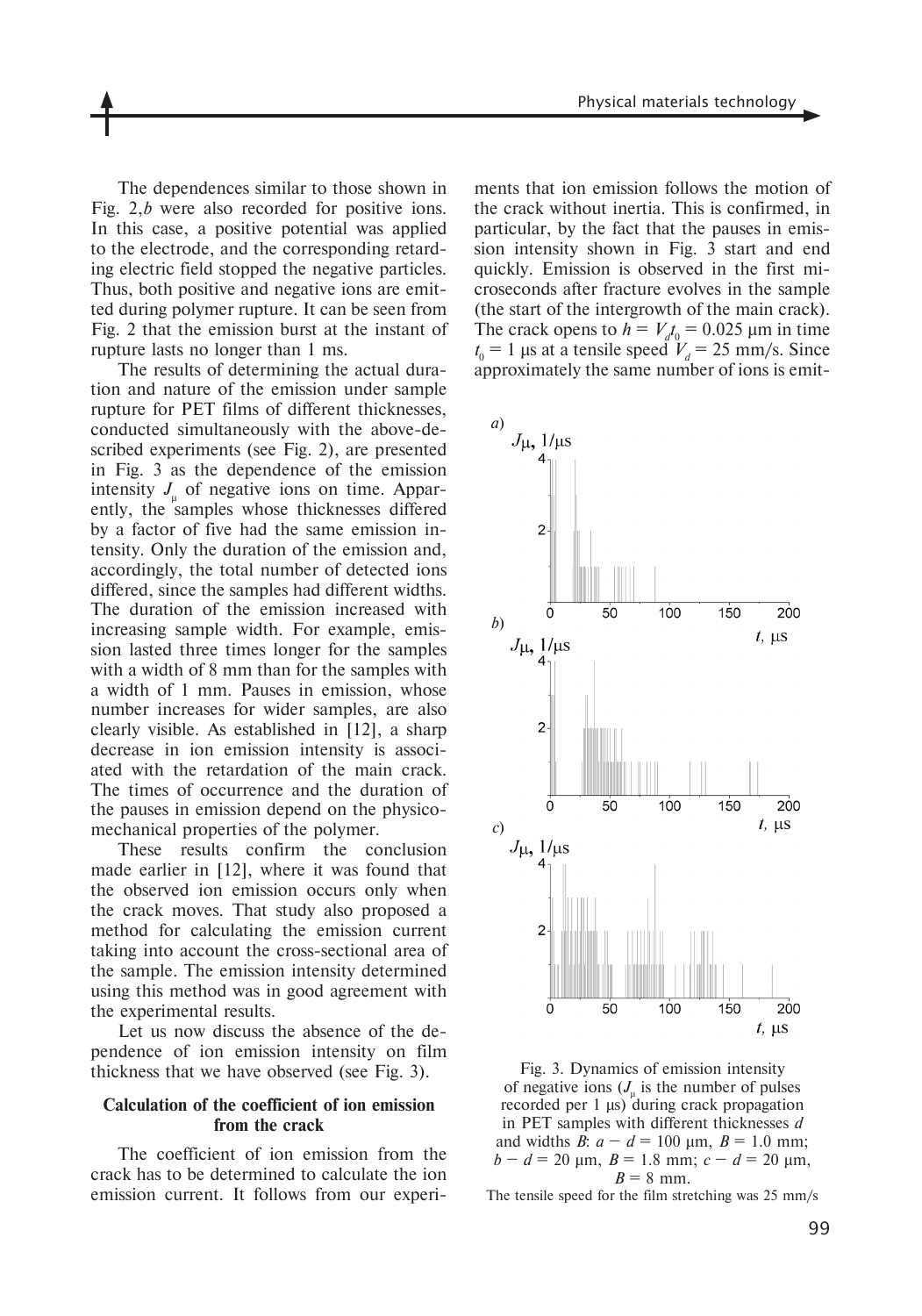ted each microsecond during the intergrowth of the crack, we assume that the distance between the walls of the crack near its tip is  $h = 0.025$ μm. The crack propagation velocity in PET was found in [12] to be  $V_c = 40$  m/s (the duration of ion emission was used in the calculations). Thus, the crack should move by 40 μm each microsecond, (see Fig. 1, *a*, *b*).

In order to determine whether the ions that have escaped from the walls of the crack are detected, we calculated all possible trajectories of the ions emitted from different points of the crack wall at different angles. Since the trajectory of an emitted ion lies in a plane passing through the vectors of initial velocity and electric field strength, the three-dimensional problem can be reduced to a two-dimensional one by searching through the ion trajectories lying in these planes. For this purpose, we solved the equation of motion of an ion in a plane parallel to the vector **E** and making an angle α with the wall of the crack. As a result, we obtained an equation for the particle trajectory in rectangular coordinates *x*, *y* with the origin at  $(d/2, 0)$  (see Fig. 1,*b*):

$$
x(y) = x_0 + y \ \text{ctg}\theta + \frac{y^2}{4\sin^2\theta} \frac{qE}{W}, \qquad (1)
$$

where  $x_0$  is the initial exit coordinate,  $\theta$  is the angle between the vector of the initial particle velocity and the *x* axis, *q* is the unit charge,  $E = U/l$  is the retarding electric field strength (*U* is the electrode potential, *l* is the distance between the electrode and the grid),  $W = kT$  is the initial particle energy (*k* is the Boltzmann constant).

Next, we determined the number  $N_e$  of particles that escaped from the crack. Let us denote the total number of the emitted particles as  $N_s$ , which is expressed as

$$
N_s = n_x n_\theta n_\alpha,\tag{2}
$$

where the numbers *n* are equal to the number of points taken for calculation by the corresponding coordinates. The variation ranges of the numbers *n* with respect to the coordinates  $x_0$  and  $\theta$  are obvious.

The greatest value of the angle  $\alpha$  is determined by the crack propagation velocity  $V_c$ :

$$
tg\alpha_m = \frac{2h}{V_c t_0} = \frac{2V_d}{V_c}.
$$
 (3)

We assumed that only those ions whose trajectories did not intersect the opposite wall of the crack and the surface of the electrode escaped from the crack. Therefore, the first condition for determining the number of ions escaped from the crack is the following:  $x(h_0)$  >  $d/2$ . The second is the condition for the turning point:  $x_{\infty}$  > −d / 2. With these conditions in mind, the following formula holds true for the relative number of emitted ions:

$$
\eta_e(\alpha, \theta) = \frac{1}{N_s} \sum_{1}^{n_x} \Phi \left\{ \left[ x[h_0(\alpha)] - \frac{d}{2} \right] \right\} \times \left( 4 \right) \times \Phi \left[ x_{\otimes}(\theta) + \frac{d}{2} \right],
$$
\n(4)

where  $\Phi$  is the unit step function, and

$$
x_{\otimes}(\theta) = x_0 - \frac{dW}{Uq} \cos \theta, \tag{5}
$$

$$
h_0 \alpha = \frac{V_d \cdot t_0}{\sin \alpha}.
$$
 (6)

Then the coefficient of ion emission from the crack can be defined as

$$
\eta = \frac{1}{N_s} \sum_{1}^{n_{\alpha}} \sum_{1}^{n_{\theta}} \eta_e(\alpha, \theta). \tag{7}
$$

The results of calculating the values for  $n_x = n_0 = n_\alpha = 800$  are given in Fig. 4, which shows the angular dependences of the ion emission coefficient. It can be seen that mainly the ions escaping at an acute angle to the surface of the wall can escape the crack. The initial energy of the ions has a noticeable effect on  $\eta_e(\alpha, \theta)$ , while the retarding field is weak. The potential  $U = 1000$  V, for which  $\eta_e$  is about 10−5, is typically used in the experiments. Ion emission at grazing angles is energetically unfavorable because ions are attracted by their own images. Apparently, however, ions also cannot be extracted frin the crack at angles approaching  $\pi/2$  even with a thermal initial velocity. In addition, since the charges formed on the walls of the crack are distributed unevenly, electric fields directed perpendicular to the walls can be generated between them, preventing charged particles from escaping the crack (regardless of the direction of these fields). If the field accelerates the ion, then it most likely falls on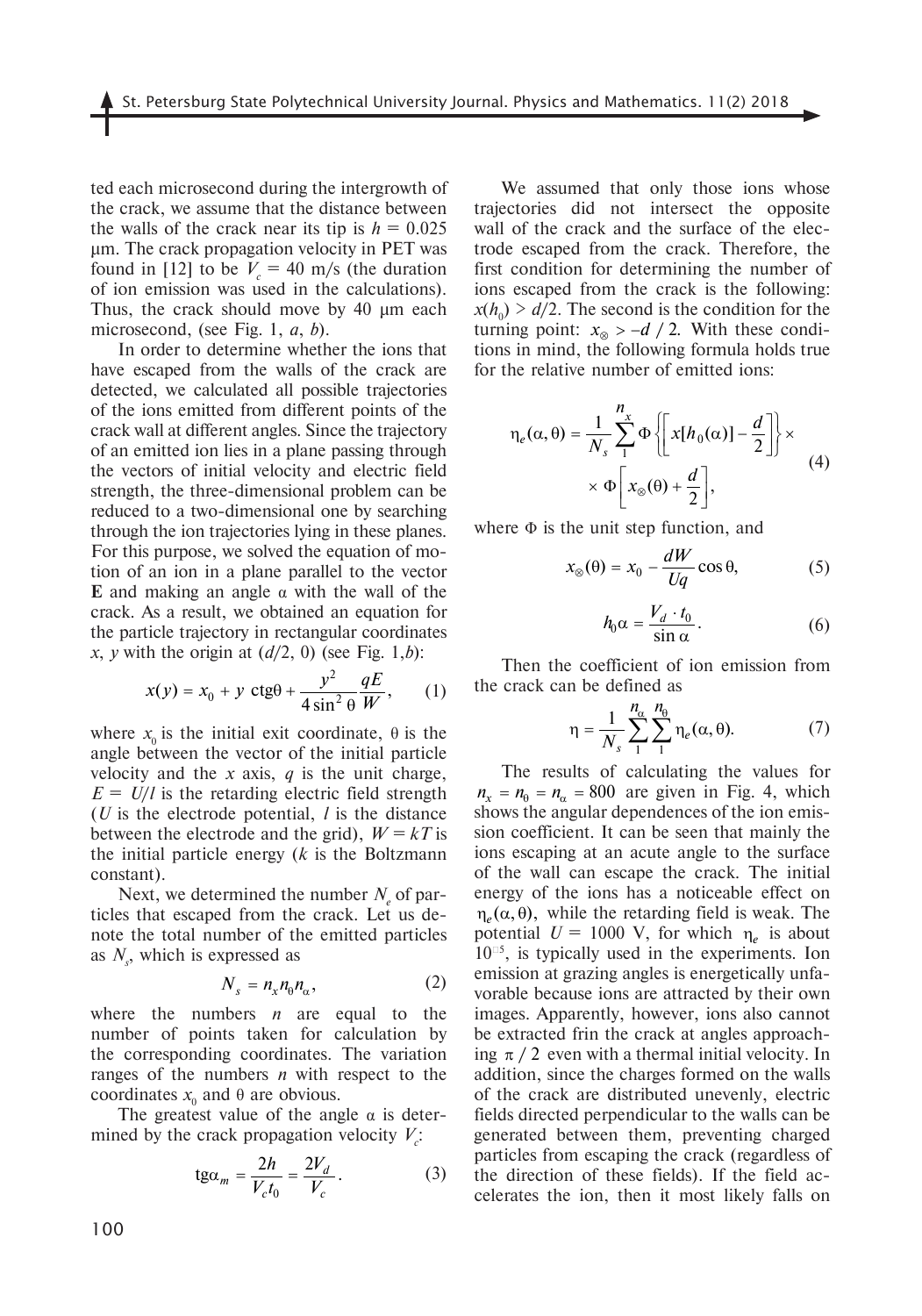the opposite wall. The retarding field generates an additional potential barrier that prevents ion emission from the surface of the crack wall.

Even though we chose favorable conditions for ion emission from the crack, the calculated value of the emission coefficient turned out to be very small:  $\eta \approx 0.01$ :

To correctly estimate the intensity of ion emission from the crack, we need to multiply the intensity value calculated in [12] (equal to 10 ions/ $\mu$ s) by the value of  $\eta$ . Thus, we can conclude that it is practically impossible to capture ions from the crack by a detector located at a distance  $L = 0.28$  m from the sample. Consequently, we mostly detected the particles that escaped from the surface of the sample through the tip of the crack during polymer rupture.





# **Calculation of the intensity of ion emission and estimation of the size of the emitting region**

Since intense processes of macromolecular rupture and heat generation generally occur near the crack tip, we can assume that ion emission also takes place in this region. The region where intense rupture, deformation, and heating evolve during crack propagation is known to be several tens of microns thick [6].

Let us assess whether our data are in agreement with these concepts. Let us denote the width of the emitting region of the polymer adjacent to the edge of the crack (see Fig. 1,*c*) as δ. Suppose that each rupture of a macromolecule produces one fragment (ion) with a low molecular weight. If we regard ion emission as the thermal desorption of low molecular weight fragments from the surface of the polymer, then the following equation holds true for the emission intensity *J* [23]:

$$
J = v \cdot N_0 \cdot \exp\left(-\frac{\varphi}{kT}\right),\tag{8}
$$

where  $v$  is the frequency factor,  $N_0$  is the number of ions produced,  $\varphi$  is the activation energy (ion detachment energy).

Let us assume that ions only escape from a layer with the width approximately equal to the diameter of the macromolecule  $(\phi = 1$ nm) from the surface facing the detector. To estimate the value of  $N_0$ , we assume that the emission occurs from the polymer volume  $\Delta V$ formed during the time  $\Delta t$  as the crack moves with the velocity  $V_c$ :

$$
\Delta V = 2V_c \Delta t \phi \delta.
$$

To detach from the polymer surface, the ion has to acquire an energy exceeding the energy of the interaction between the charge and the induced dipoles. The energy it takes to remove a unit charge *q* from the dielectric surface is expressed as follows [24]:

$$
\varphi \approx \frac{\varepsilon - 1}{16\pi\varepsilon_0(\varepsilon + 1)} \frac{q^2}{\hat{y}},\tag{9}
$$

where  $\varepsilon$  is the relative permittivity of the dielectric,  $\varepsilon_0$  is the electric constant, and  $\hat{y}$  is the average distance between the electric charge and the surface.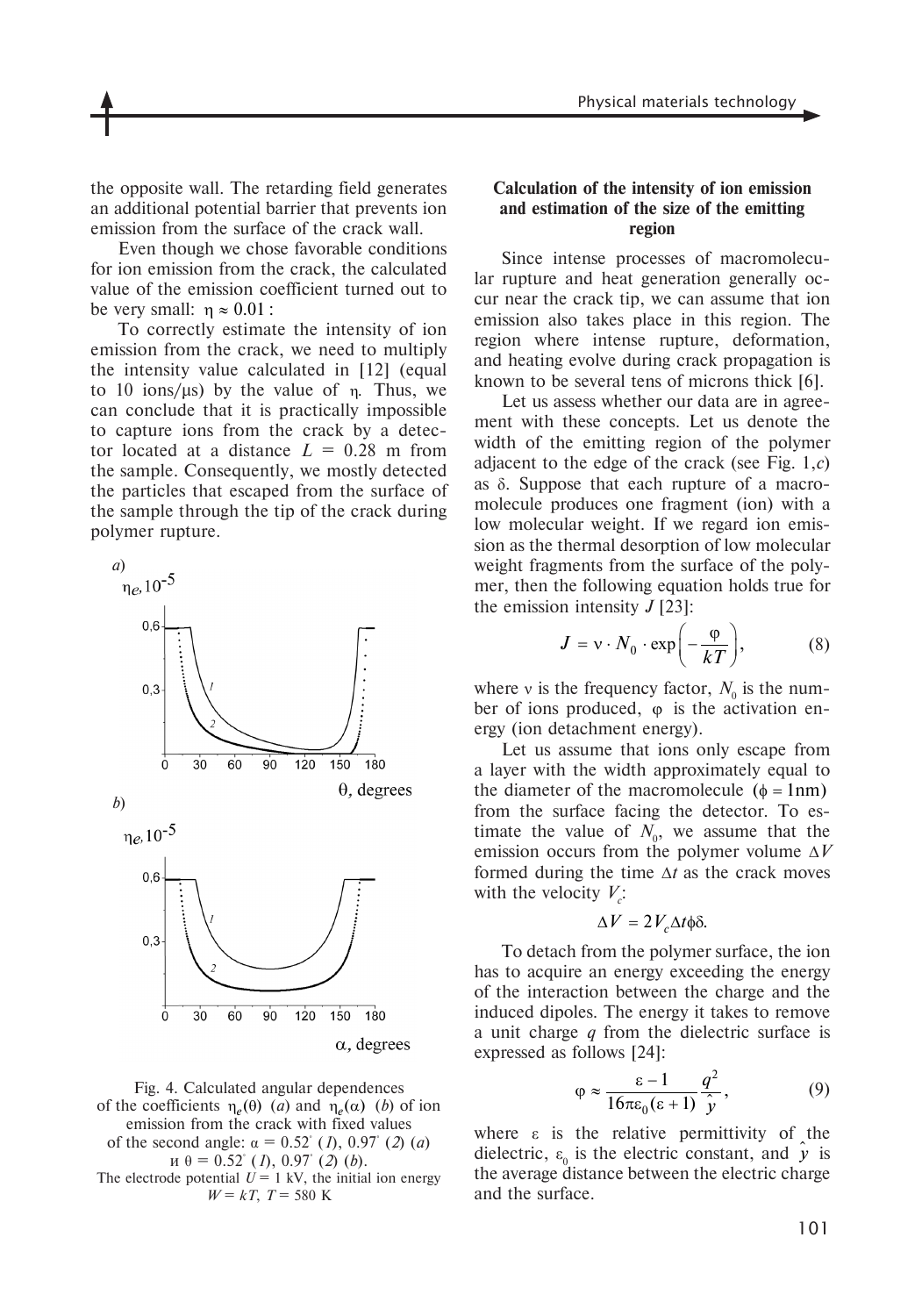In case of isotropic emission, the fraction of particles *K* entering the detector is equal to the ratio of the area  $S_d$  of the detector's entrance window to the area of a sphere with the radius *L*:

$$
K = \frac{S_d}{4\pi L^2}.
$$
 (10)

The estimate of the concentration of macromolecular ruptures made in [25] for oriented (by 5.5 times) polymers yielded the value  $n \approx 10^{25}$  m<sup>-3</sup>. In our experiments, non-oriented samples ruptured at an approximately double elongation. In addition, a plastic deformation developed at the tip of the crack, reaching 60% in PET [26]. Therefore, we can assume that the concentration of macromolecular ruptures was of the same order for the rupture of our experimental polymer samples. Then the quantity  $N_0 = n\Delta V$  and only  $N_0K$  ions fall into the detector. Equating this value to the detected  $N_{\text{u}}$ value (the number of ions emitted per 1 μs), we obtain for δ the expression

$$
\delta = \frac{N_{\mu}}{2n v \Delta t V_{c} l_{0} K} \cdot \exp\bigg(\frac{\varphi}{kT}\bigg). \tag{11}
$$

It follows from the data in Figs. 2 and 3 that the detected ion emission intensity is  $1 - 4 \mu s^{-1}$ . Therefore, for  $Dt = 1 \mu s$ ,  $\hat{y} \approx 0.1 \text{ nm}$ ,  $\epsilon = 3$ ,  $v = 10^{13}$  s<sup>-1</sup> and for the temperature  $T = 580$  K (the onset of thermal degradation in PET [22]), we obtain value  $d \approx 20 \mu m$ . From this we can conclude that the area of the fractured material near the surface of the rupture extends to tens of microns around the crack. Consequently, as the main crack propagates, a narrow fracture region adjacent to the crack's edges forms on the surface of the sample.

### **Results and discussion**

Comparing Figs. 2, *a* and *b*, we can see that electrons make the main contribution to the current of negatively charged particles at the pre-rupture stage of polymer deformation. The ionic component becomes dominant in the current of negatively charged particles at the instant of rupture (when the main crack is propagating), i.e., when the fracture process is localized, as evidenced by the weak effect of the magnetic field on the emission intensity at the

102

time of sample rupture. It was noted above that charges in the polymer are formed by oppositely charged pairs, so the number of positive ions is equal to the number of electrons. Not all ions and electrons are emitted from the surface of the heated polymer. The emission intensities of positive and negative ions are the same. Electrons that could be emitted are not detected during crack intergrowth. Therefore, if the fracture is localized, the probability of electron capture by neutral macromolecular fragments increases practically to unity, apparently due to an increase in the concentration of decay products of strained polymer chains. The lifetimes for autodetachment states of negative ions of complex molecules formed as a result of electron attachment to the corresponding molecules depend on the number of vibrational degrees of freedom for these molecules and amount to tens of microseconds [27]. Therefore, a considerable fraction of the negative ions emitted during propagation of the crack reaches the particle detector. Electrons can get captured by molecules both in the condensed and in the gas phase. The attachment of electrons to molecules in the condensed phase is facilitated by an increased number of possible energy transfer channels generated by molecular interactions. Therefore, the crosssection of electron attachment to molecules is much larger in the condensed phase than in the case of free molecules. In addition, the transition from autodetachment to stable states is facilitated, since the excess energy during the transition of the ion from the autodetachment to the stable state is expended on excitation of the molecule's vibrational degrees of freedom. It is also known that the cross-section of electron attachment to a vibrationally excited molecule is much larger than for a molecule in the ground state. This means that the increase in temperature during polymer fracture and the associated vibrational excitation of the molecules lead to an increase in the crosssection and in the electron attachment rate constant. Importantly, energy redistribution can facilitate the desorption of negative ions in the process of electron attachment to the surface molecules of the polymer [27].

The processes of electron attachment to atomic systems are resonant and occur in the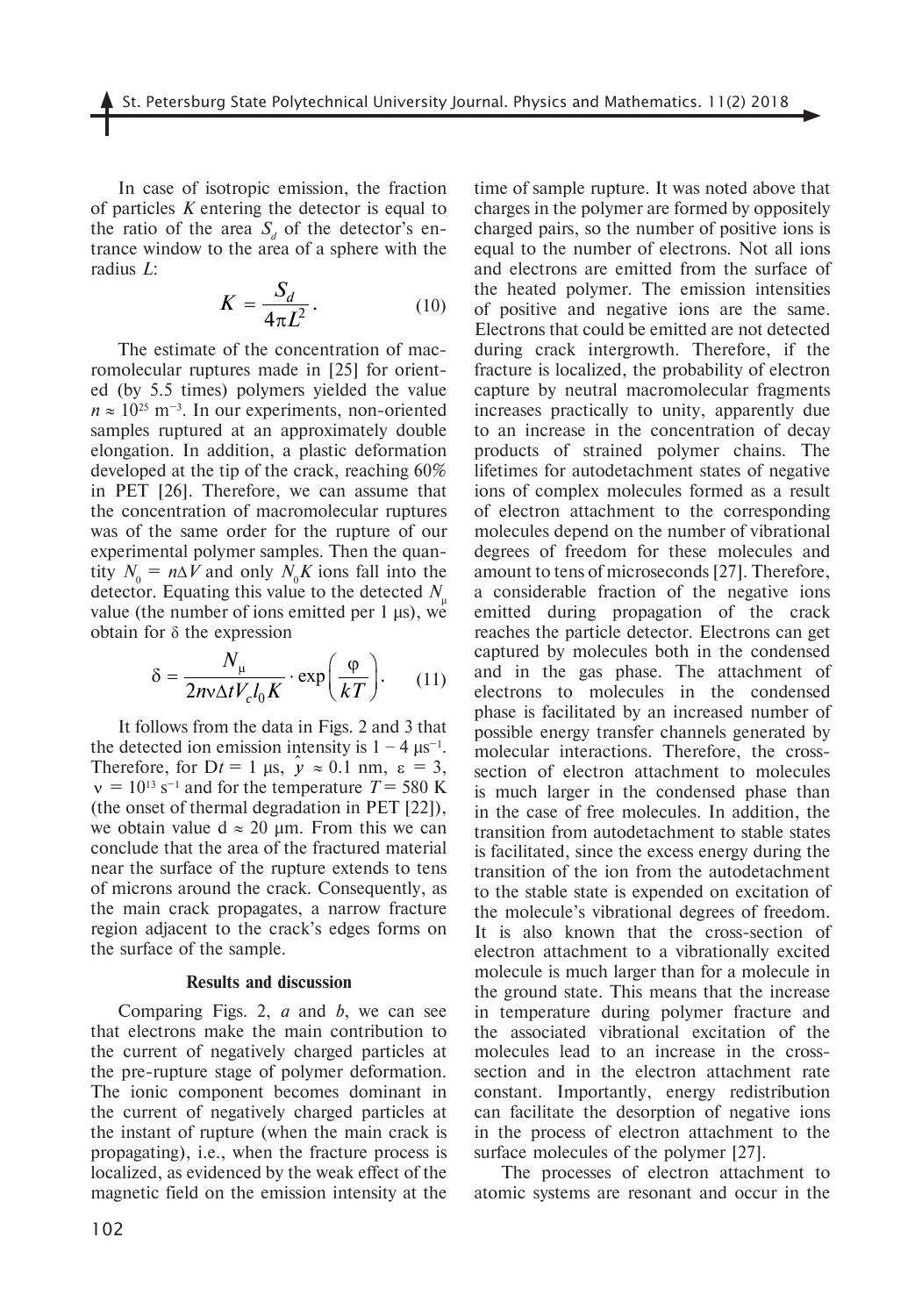electron energy range from tens of meV to eV. In our experimental conditions, with the voltage  $U = 1000$  V and a 22-mm distance between the grid and the electrode (see Fig. 1,*b*), the electrons manage to acquire the necessary energy near the surface of the polymer, where the emission of volatile products is the highest [28]. For this reason, electrons can also attach to molecules in the gas phase. In this case, due to a decreased number of possible energy transfer channels, the ion may have no time to self-stabilize and decay. As a rule, however, complex electronegative molecules have stable negative ions.

The fractured polymer acting as a new ion source can provide the opportunities for studies of negative ions that are unavailable with traditional ion sources used in negative ion mass spectrometry, limited by the vapor pressure of the test substance [29].

#### **Conclusion**

We have carried out experimental and theoretical studies on polymer rupture, establishing that the emitting regions near the tip of the main crack act as the ion sources. These regions have a width of about 20 μm and a length depending on the propagation velocity of the crack. The ion emission from the depth of the crack is less than 1%, and

[1] **Y.T. Chen, K.X. Liu,** Crack propagation in viscoplastic polymers: Heat generation in near-tip zone and viscoplastic cohesive model, Appl. Phys. Lett. 106 (6) (2015) 061908.

[2] **L.S. Zarkhin, L.I. Manevich,** Thermophysics of a crack propagating in poly(methylmethacrylate), Polymer Sci. Ser. A. 52 (9) (2010) 942–948.

[3] **R. Estevez, S. Basu, E. van der Giessen,** Analysis of temperature effects near mode I cracks in glassy polymers, Int. J. Fract. 32 (3) (2005) 249–273.

[4] **R. Deblieck, D.J.M. van Beek, K. Remerie, I.M. Ward,** Failure mechanisms in polyolefines: The role of crazing, shear yielding and the entanglement network, Polymer. 52 (14) (2011) 2979–2990.

[5] **I.V. Smirnov, Yu.V. Sud'enkov,** Crack dynamics in polymethyl methacrylate plates under quasi-static and dynamic loading, Techn. Phys. 56 (12) (2011) 1811–1814.

[6] **W. Döll,** Optical interference measurements and fracture mechanics analysis of crack tip craze

the cross-sectional area of the sample has little effect on the emission intensity as a result. The kinetics of ion emission under rupture of a polymer sample is governed by the process of macrocrack propagation, which is determined by the properties of a specific polymer.

Physical materials technology

The method of mechanoemission of ions proves to be extremely effective and makes it possible to obtain new data on the characteristics of the processes that occur during polymer fracture.

Measuring the current-voltage characteristics of ion emission should provide a better understanding of its mechanisms, as generation of negative ions has a resonant character. To gain more insight into the phenomenon, we also plan to carry out two-channel measurements on simultaneous detection of oppositely charged particles and their mass analysis using a special ultrafast time-of-flight mass spectrometer.

Study of the mechanoemission phenomenon has both a purely academic significance for physics of polymer strength and an important value for applications in field sensors, since ionization of stressed macromolecules can affect the operation of various electronic devices [30, 31].

The study was partially funded by the Russian Foundation for Basic Research. Grant no. 18-08-00401 A.

#### **REFERENCES**

zones, In: Kausch H.-H. (ed.) Crazing in Polymers, Advances in Polymer Science, Springer, Berlin, Heidelberg, 52/53 (1983) 105–168.

[7] **A.M. Polyakov, N.A. Krotova,** An investigation of mechanoelectron emission intensity when polymer films are torn off and deformed, Dokl. Akad. Nauk SSSR. 151 (1) (1963) 130–133.

[8] **V.A. Zakrevskii, V.A. Pakhotin,** Mechanism of polymer mechanoemission, Phys. of the Solid State 20 (2) (1978) 371–377.

[9] **J.T. Dickinson, E.E. Donaldson, M.K. Park,** The emission of electrons and positive ions from fracture of materials, J. Mat. Sci. 16 (10) (1981) 2897–2908.

[10] **J. Fuhrmann, G.H. Scherer, R. Hofmann,** Exoemission of polymers induced by deformation and fracture: Description of the experimental method and preliminary results on polyethylene, Polymer Communications. 27 (6) (1986) 164–166.

[11] **V.A. Zakrevskii, V.A. Pakhotin,** Emissiya polozhitelnykh ionov pri rastyazhenii polietilena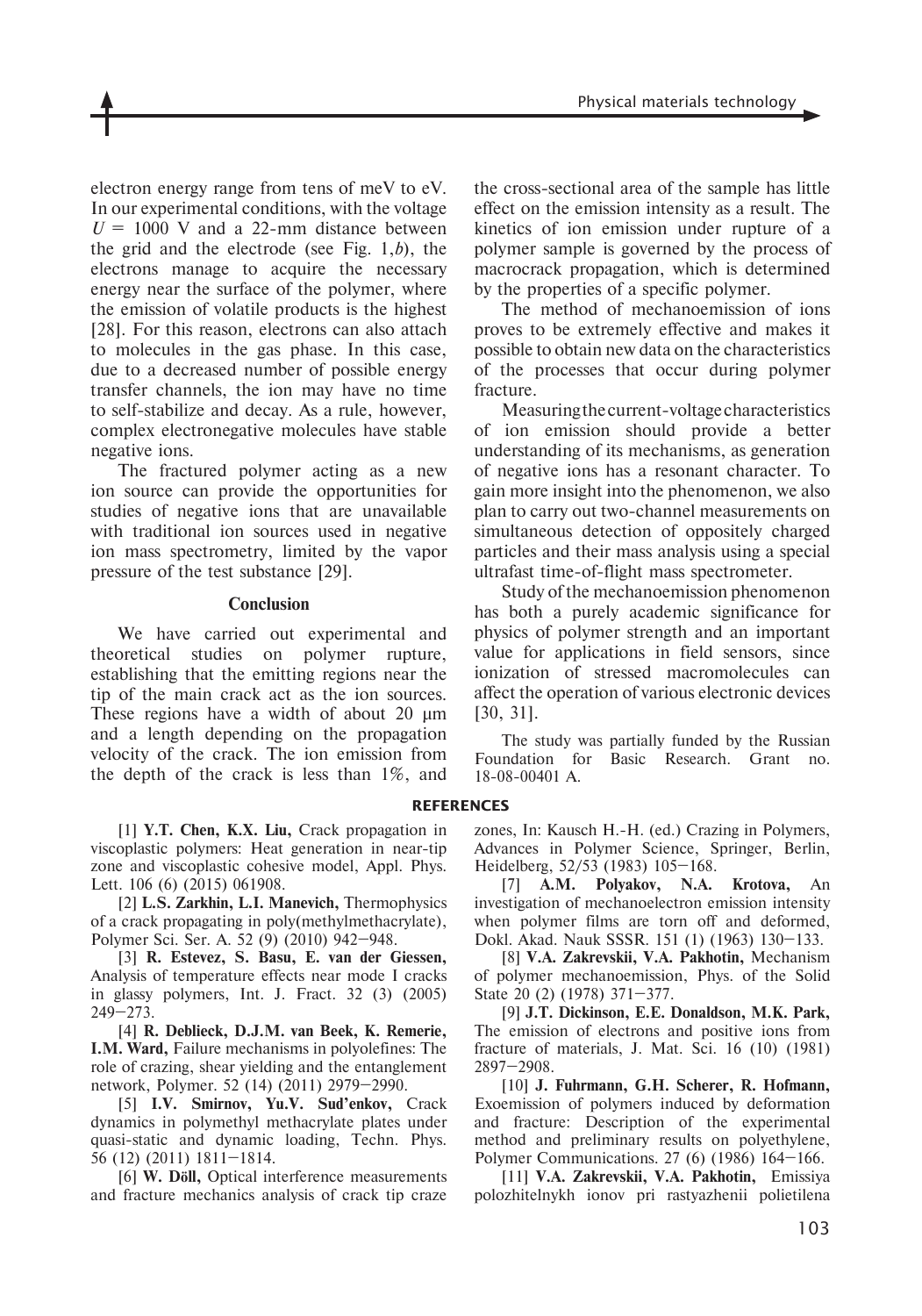[Emission of positive ions during polyethylene tension], Collection of sci. papers (in Russian), Tver State University, Tver, (7) (2001) 112–115.

[12] **V.A. Zakrevskii, V.A. Pakhotin,** Emission of negative and positive ions at rupture of polymers, Phys. of the Solid State. 52 (6) (2010) 1155–1161.

[13] **Yu.M. Boiko, V.A. Zakrevskii, V.A. Pakhotin,** Chain scission upon fracture of autoadhesive joints formed from glassy poly(phenylene oxide), J. Adhesion. 90 (7) (2014) 596–606.

[14] **V.A. Zakrevskii, V.A. Pakhotin,** Autoionization meсhanism of the rupture of chemical bonds in macromolecules, Polymer Sci., Ser. A. 23 (3) (1981) 741–746.

[15] **V.A. Zakrevskii, V.A. Pakhotin,** Ionizatsionnyye protsessy pri razrushenii polimerov [Ionization processes in the polymers' rupture], Mechanics of Composite Materials. (1) (1981) 139–142.

[16] **M. Sakaguchi, H. Kinpara, Y. Hori, et al.,** Ionic products from the mechanical fracture of solid polypropylene, Polymer. 25 (7) (1984) 944–946.

[17] **A.I. Melker, A.I. Mikhaylin, T.E. Kuznetsova,** Drobleniye angarmonicheskoy tsepochki atomov [Breaking the anharmonic atomic chain], Mechanics of Composite Materials. (4) (1979) 720–723.

[18] **E.A. Yegorov, V.V. Zhizhenkov, A.Ya. Savostin, et al.,** Exothermal effects during polymer fracture, Phys. of the Solid State. 17 (1) (1975) 111–117.

[19] **E.A. Yegorov, V.V. Zhizhenkov, S.N. Bezladnov, et al.,** Local exothermal heats of polyethylene terephthalate (pet) decomposition. The temperature profile in the heated zone, Polymer Sci., Ser. A. 22(3) (1980) 643–658.

[20] **J.T. Dickinson, L.C. Jensen, S.C. Langford, R.P. Dion,** Temperature measurements of the gaseous emission during the fracture of polystyrene: A determination of the fracture energy and fracture surface temperature, J. Polym. Sci., Part B: Polym. Phys. 32 (4) (1994) 779–784.

[21] **L.S. Zarkhin,** Energetics of low-molecularmass products of mechanical fracture of poly(methyl methacrylate), Polymer Sci. Ser. A. 48 (10) (2006)

*Received 12.12.2017, accepted 14.12.2017.*

1086–1097.

[22] **S.L. Madorsky,** Thermal degradation of organic polymers, National Bureau of Standards Washington, D.C., Interscience Publishers, A Division of John Wiley & Sons, Inc. New York . London . Sydney, 1964.

[23] **D.P. Woodruff, T.A. Delchar,** Modern techniques of surface science, Solid State Sci. Series, Cambridge University Press, Cambridge, 1986.

[24] **L.N. Dobretsov, M.V. Gomoyunova,** Emission electronics, Transl. by I. Schechtman, Ed. by Y. Freundlich, T. Kom, Israel Program for Sci. Transl., 1971.

[25] **Yu. K. Godovskiy, V.S. Papkov, A.I. Slutsker, et al.,** Energetic effects bound up with the polymer's rupture process, Phys. of the Solid State. 13 (8) (1971) 2289–2294

[26] **H.-H. Kausch,** Polymer fracture, 2nd ed., Springer-Verlag, Berlin, Helderberg, New York, 1987.

[27] **E. Illenberger, B.M. Smirnov,** Electron attachment to atomic systems, Phys. Usp. 41 (4) (1998) 651–658.

[28] **V.R. Regel, T.M. Muinov, O.F. Pozdnyakov,** Primeneniye metoda mass-spektrometrii dlya issledovaniya mekhanicheskogo razrusheniya polimerov [An application of mass-spectrometry to studies in the mechanical polymer failure], Phys. of the Solid State. 4 (9) (1962) 2468–2473.

[29] **R.F. Tuktarov,** Slow decay of negative molecular fluorofullerene ions in the electron autodetachment process, JETF Letters. 90 (7) (2009) 515–518.

[30] **V.A. Zakrevskii, V.A. Pakhotin,** Effect of mechanically induced ionization processes in polymer insulators on the noise of cable sensors of physical fields, J. Commun. Techn. Electronics. 58 (1) (2013) 56–61.

[31] **V.A. Zakrevskiy, V.A. Pakhotin,** The intrinsic noise of towed cable combined receiving antenna and evaluation of possibilities of its use as a sensor seismic waves, Fundamental and Applied Hydrophysics. 8(4) (2015) 61–66.

# **the authors**

# **Pakhotin Vladimir A.**

*Ioffe Institute of the Russian Academy of Sciences* 26 Polytekhnicheskaya St., St. Petersburg, 194021, Russian Federation v.pakhotin@mail.ioffe.ru

# **Zakrevskii Vladimir A.**

*Ioffe Institute of the Russian Academy of Sciences* 26 Polytekhnicheskaya St., St. Petersburg, 194021, Russian Federation v.zakrevsky@mail.ioffe.ru